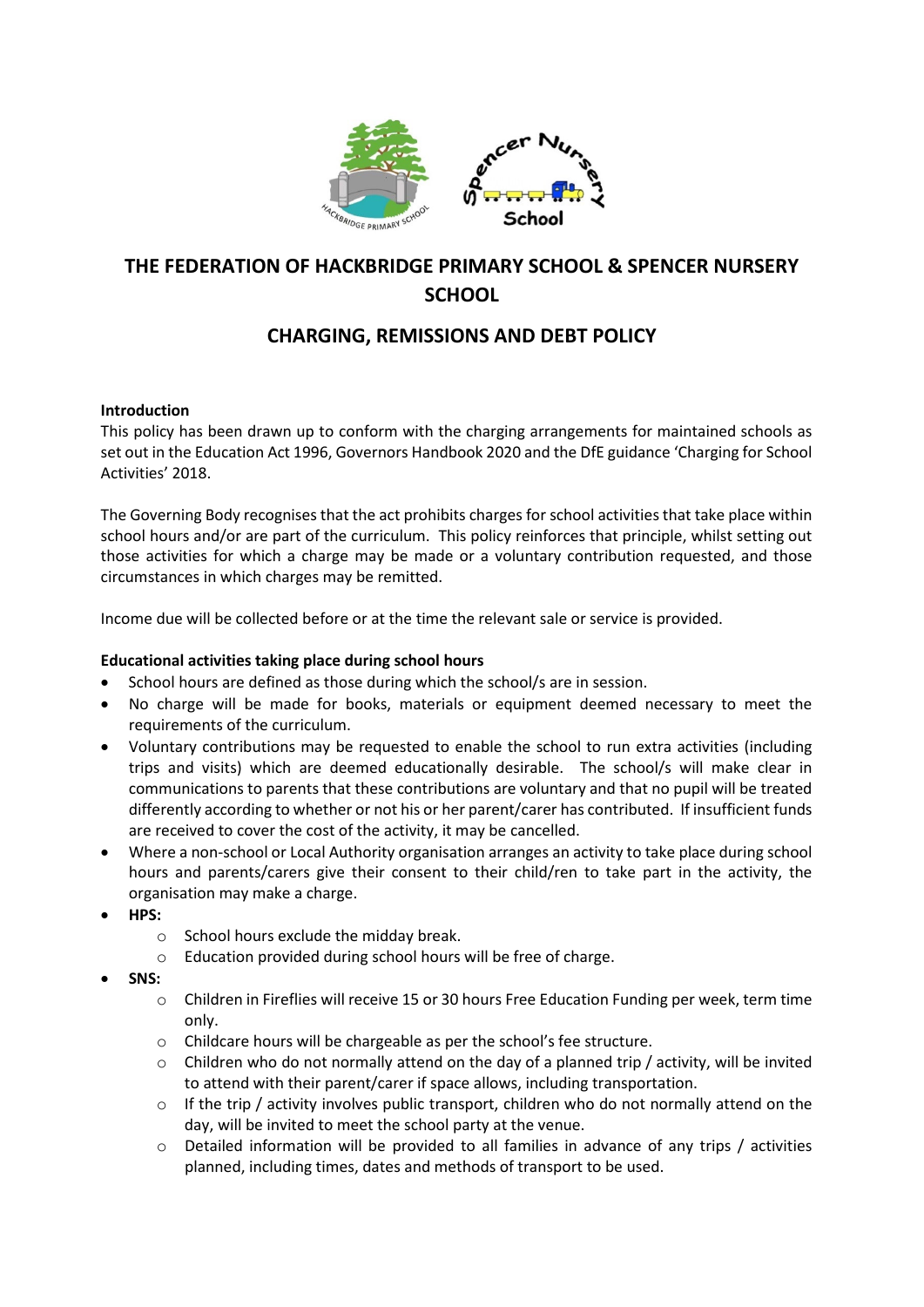o Permission slips will be obtained from parents/carers in advance of trips taking place.

## **Educational activities taking place outside of school hours**

- For all activities taking place outside of school hours, the charge will be set to cover the cost of such items as:
	- o Transport / travel costs
	- o Board and lodging
	- o Entrance fees
	- o Insurance costs
	- o Any materials required for the activity
	- o Incidental expenses
	- o Incremental building costs
- The charge should not subsidise any other pupil participating.
- Any remission of charges for individual students, should be met by the school/s.
- If insufficient funds are received to cover the cost of the activity, it may be cancelled.

## **School meals**

- **HPS:**
	- o Charges are made for school meals for pupils in Key Stage 2 only.
	- $\circ$  If pupils are eligible for free school meals (FSM) then the school will ensure that parents/carers are provided with advice on how to apply.
- **SNS:**
	- $\circ$  The cost of school meals is included in the daily rates for all children and charged according to the school's fees structure.

## **KS2 meal payments**

- **HPS:**
	- $\circ$  The school has adopted a strict no debt policy relating to the school meals service. If debts are incurred, then the school budget has to pay for them. This means that money which should be spent on the children's education is used to pay for debts incurred by parents/carers. Parents/carers will agree this is unacceptable and we request that all parents give this policy their full support.
	- $\circ$  If parents/carers believe their child may qualify for FSM they should contact the Local Authority or school office for more information. This allowance is a statutory right and it is important it is used if a parent qualifies. FSM applications are made by the parents/carers via the Local Authority and the school are notified of any entitlements. This information is kept confidentially.
	- $\circ$  The school uses a cashless system introduced by the London Borough of Sutton to collect dinner money. All money for school dinners must be paid in advance so accounts must always be kept in credit.
	- $\circ$  Parents/carers must pay in advance for school dinners, using one of the following methods:
		- Credit/debit cards online using ParentPay
		- **Paypoint cards at local shops displaying the paypoint symbol**
	- $\circ$  Children will not be provided with a meal unless they qualify for a FSM or the meal has been paid for in advance. It is the responsibility of the parent/carer to ensure that their child's account is kept in credit at all times. If the account goes into debit the following procedure will apply:
		- We recognise that parents/carers may forget to pay for their child/ren's school dinner. In such circumstances we will continue to provide a school dinner and a debt letter will be sent as soon as the account is in debit. This is initially a gentle reminder.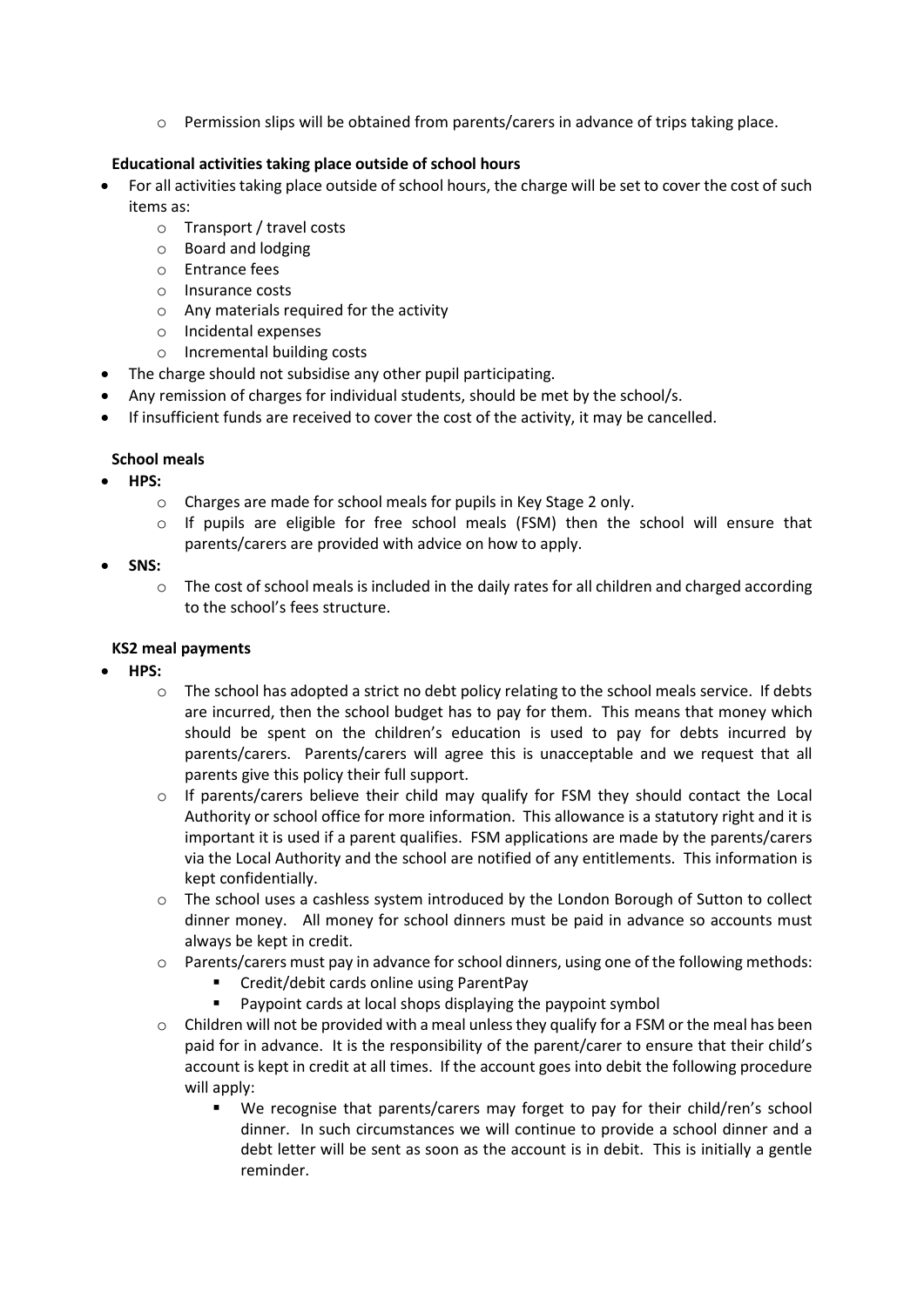- Further action will be taken once the debt reaches 3 days of school dinners. Contact will be made by telephone and a letter home. A request will be made to clear the debt immediately or send the child in with a packed lunch from the next school day until the debt is cleared. We will demand the debt is cleared and to credit the dinner account with a week of dinner money.
- If the payment of the debt is not received, despite reminders from the school, the school reserves the right to begin legal proceedings to recover the debt. We may also inform children's services of those parents/carers who are failing to provide food for their child/ren at lunchtime.

## **Uniform**

- **HPS:**
	- o A variety of items, including sweatshirts and book bags, bearing the school logo are available from our uniform provider – Schoolwear Inc. School uniform can be purchased directly from their website at [http://www.schoolwearinc.co.uk](http://www.schoolwearinc.co.uk/) - just click on the logo link for our school.
	- $\circ$  We regularly have uniform sales after school in the KS2 playground dates will be advertised on the school website.
	- $\circ$  All uniform ordered can be delivered to the school and usually takes 2 days to arrive during term time.
	- o Please refer to the Federations Uniform Policy for further guidance
- **SNS:**
	- $\circ$  Spencer Nursery school keeps a stock of various uniform items which can be purchased from the school office.
	- o All children are provided with a book bag and spare clothes bag free of charge when they are first admitted to the school.
	- $\circ$  Replacement bags will be charged for according to the price information found in the school office.

#### **Photographs**

- **HPS:**
	- $\circ$  Individual and class photographs taken by the school's appointed photographer or by the school are offered for sale.

#### **Loss of or damage to school property**

- Loss of, damage to or breakage of school/s property e.g. books, windows, furniture, scientific equipment etc. will be charged for if caused by carelessness, negligence or deliberate act. The charge will be the cost of replacement or repair, or such lower cost as the Headteacher may decide.
- Similarly, a charge will be levied in respect of wilful damage, neglect or loss of property belonging to a third party, where the cost has been recharged to the school.

## **Other Charges**

- The School may levy a charge for miscellaneous services up to the cost of providing such services e.g. for providing a copy of an Ofsted Report.
- The School will levy a charge for non-school based lettings as per the schedule of rates in force at the time of the letting. Any letting is considered and agreed in accordance with the Lettings Policy.

#### **Voluntary contributions to the school fund (HPS)**

• Parents/carers may be invited to make a financial contribution to the School Fund. Implementation of this will be subject to Governing Body approval.